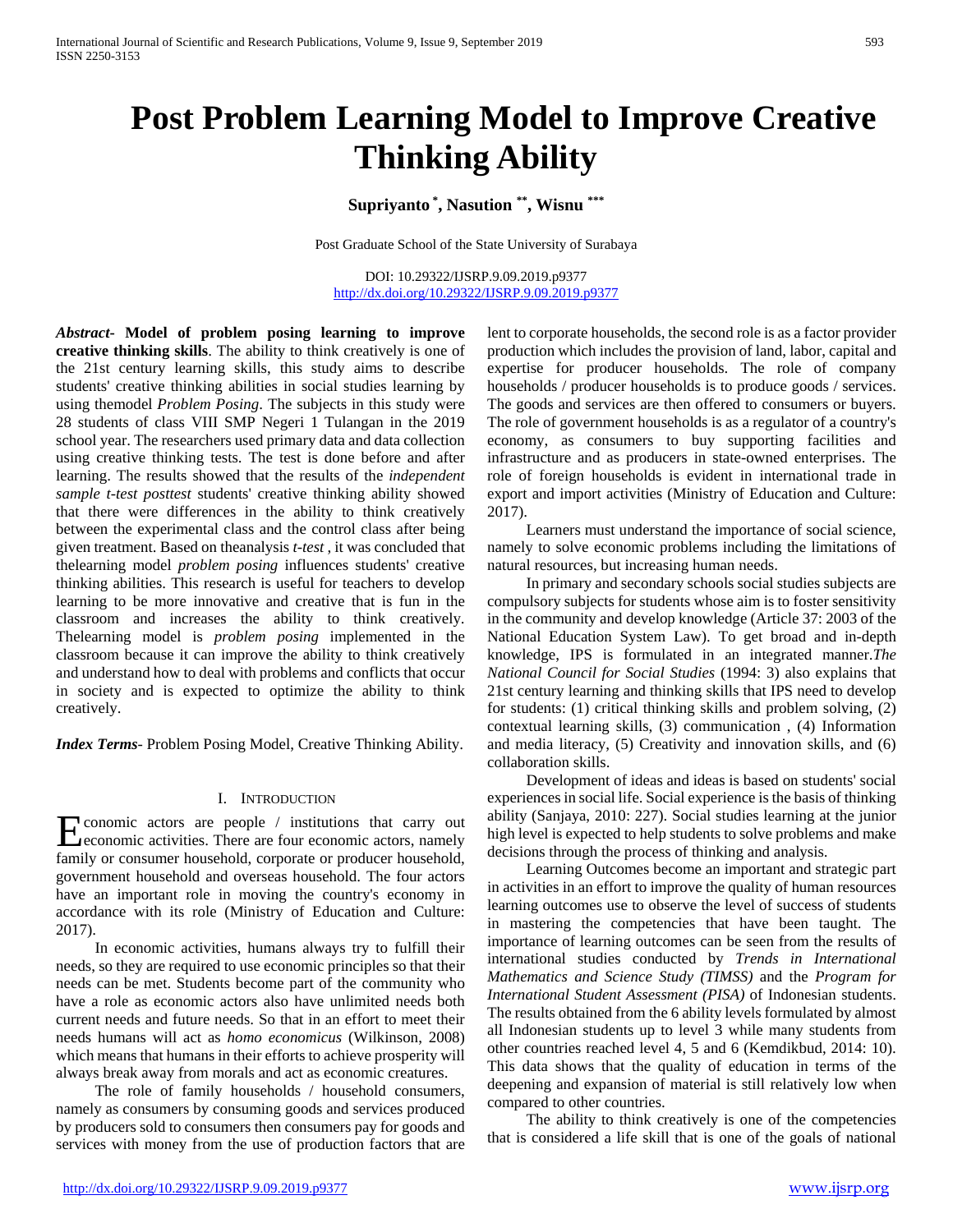education. The ability to think creatively can make students have many ways to solve problems with various perceptions and concepts. The importance of developing creative thinking abilities is based on four things, namely: (1) creative ability to manifest itself, (2) ability to solve problems in various ways, (3) provide individual satisfaction by busy themselves with creative ways, and (4) increase quality of life in a creative way (Munandar, 2009).

During learning activities students should be left looking for or find their own meaning from each material. Students need to be given the opportunity to understand concepts with their own language so that they are able to solve problems (Slavin, 2011). Social studies learning should be designed to achieve the ability to think creatively. The ability to think creatively is very helpful for students in building a new knowledge and solving various problems and giving different ideas. Sudarma (2013: 13) explains that every human being is essentially a creative being. External factors are an important part that can motivate students' creative thinking abilities. But that potential must be optimized with learning and habituation. the ability to think creatively is a basic capital that must be had in facing this globalization era. The ability to think creatively can be taught in school by practicing patterns / habits of thought (*habits of mind*).

 The facts found in the field of low ability to think in social studies learning in SMPN 1 Tulangan Sidoarjo, this is because students are only passive in accepting material which ends only in stage C1, namely understanding. Passive learners can be seen during group discussions, only a few active students, while others are passive.

 To improve students' creative thinking abilities, there must be learning innovations, namely by applying problem-based learning, which also requires students to make questions itself so that students become creative, the learning model is problem posing.

 The problem presented is not abstract but real so it is easily understood by students, the problem is a complicated problem faced by students in daily life. In the problem posing model, the problems created tend to be free; the point is not always directly related to KD, but more open, as a form of deepening of the subject matter. But it would be better if the problem has something to do with the BC discussed so that the allocation does not interfere with the hours of learning as a whole.

 In the process of learning *Problem Posing* can be done by groups or individuals but in this study the researchers apply it in groups to hone students' sensitivity to others and work together between students with other students. In applying the problem of learning posing begins with making a problem by students in accordance with the stimulus that has been given, namely an image and text. Learning with problem posing will greatly help students in making a question and then solving it (Thobroni, 2015: 281). The advantages of thelearning model *problem posing* can increase the activities of students so that they are more active in learning, have a fighting spirit, are confident and have thoughts to solve problems.

 Based on the background of the problem, the formulation of the problem in this study is how the influence of thelearning model *problem posing* on students' creative thinking abilities on the material of economic actors and their role in the economy? This study aims to analyze how the influence oflearning models *problem posing* on the ability to think creatively

## II. RESEARCH METHODS

 The approach used in this study is quantitative, where research is data processing in the form of quantitative figures. (Sugiyono, 2013: 14). *Quasi Experimental Design* is a type of research used by researchers.*Nonequivalent control group design*  is the design used in this study (Sugiyono, 2015: 116). The design was similar to the *pretest-posttest control group design*, but in the *Nonequivalent control group design* the experimental group and the control group were not chosen randomly. The sample selection uses a saturated sample technique where all members of the population are used as samples. In this study the variable is the independent variable 1 (X1): Model *problem posing*. Dependent variable 1  $(Y_1)$ : The ability to think creatively. Class VIII-B and VIII-D are the subjects in this study which are located in SMP Negeri 1 Tulangan Sidoarjo in semester 2 of the 2018/2019 academic year.

 Sugiyono (2018) said that the basis for decision making is whether or not the research hypothesis is based on the comparison of  $t_{arithmetic}$  with  $t_{table}$  at a significance level of 5% with information if  $t_{arithmetic}$  is greater than  $t_{table}$  ( $t_{arithmetic} > t_{table}$ ), then the hypothesis is nil (Ho ) is rejected and the alternative hypothesis (Ha) is accepted subsequently if  $t_{\text{arithmetic}}$  is smaller than  $t_{\text{table}}$  $(t<sub>arithmetic</sub> < t<sub>table</sub>)$  the null hypothesis (Ho) is accepted and the alternative hypothesis (Ha) is rejected.

 Furthermore, the basis for testing the hypothesis by taking into account *Sig (2-tailed)*, if *Sig (2-tailed)* <0.05, it means that there is an influence of the treatment given but if *Sig (2-tailed)* > 0.05, then there is no influence from giving treatment (Priyatno: 2014). Hypothesis is said to be zero (Ho) if thelearning model *problem posing* does not affect the ability to think creatively then the hypothesis is said to be alternative (Ha) if thelearning model *problem posing* influences the ability to think creatively.

#### III. RESULTS AND DISCUSSION

# 1. Learning Device Validation Results Validation of learning

tools by experts in the field of education before research is conducted. The validators in this study are (1) Dr. Agus Suprijono, M.Pd, a post-graduate lecturer at Unesa, and (2) Dr. Sukma Perdana Prasetya, S.Pd., MT, lecturer in Social Sciences Education at Surabaya State University.

 One tool used by teachers to teach is the lesson plan that has been validated by experts so that the lesson plan is valid. The average score of validation results is 3.31 which means good and can be used with a little revision, the suggestion from the validator is the allocation of time in minutes because each school has a different allocation of time.

 Before conducting learning, the teaching material of students must be feasible before being used in learning. The average score of validation results is 3.2 which means good and can be used with a little revision.

 The validation of the Student Activity Sheet contains a statement which will later be used as a treatment in improving students' creative thinking abilities. The average score of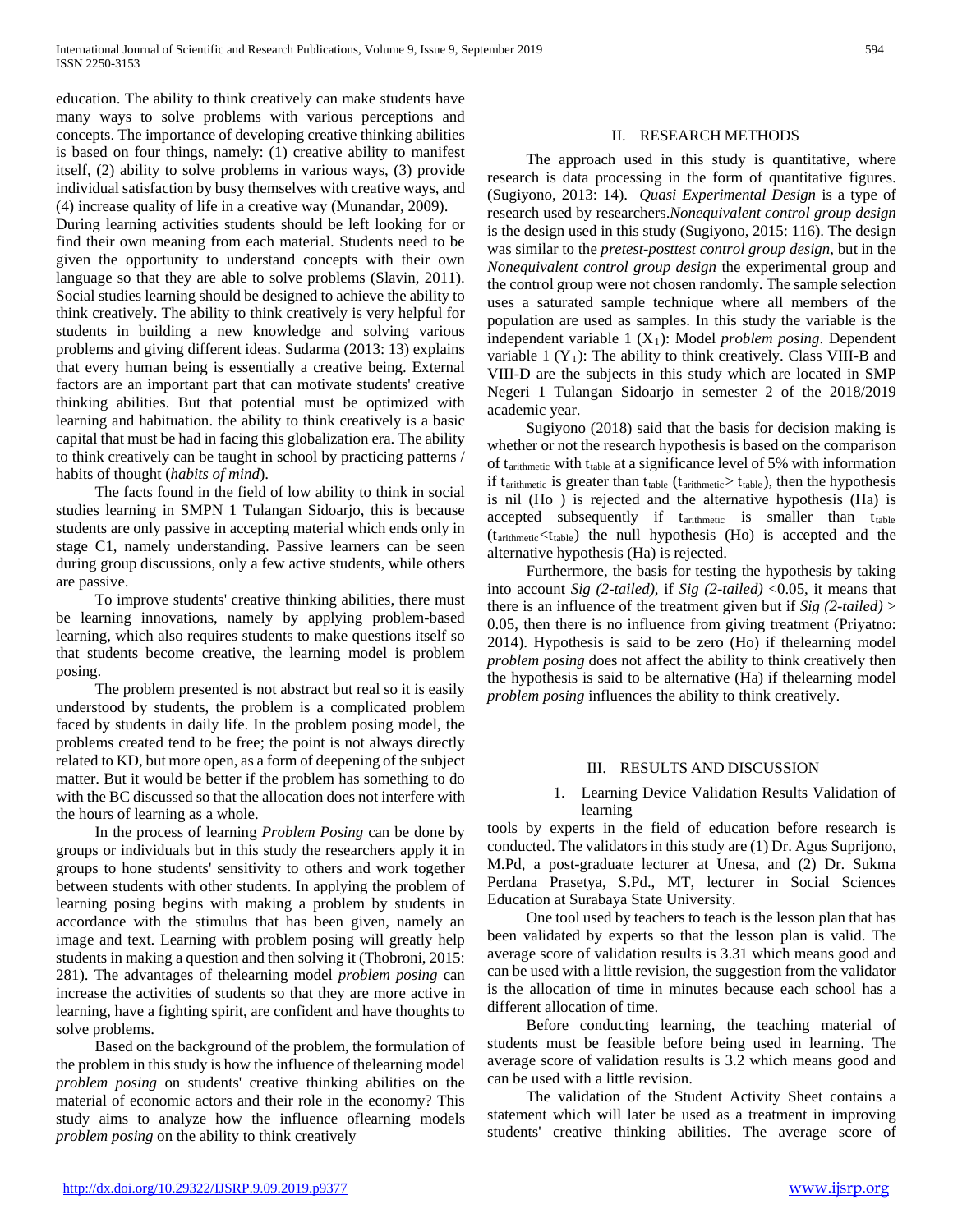validation is 3.14 which means good and can be used with a little revision.

The instrument for evaluating the ability to think creatively must be validated first. The average score of validation results is 3.41, which means good and can be used with a little revision.

### **2. Item validity test**

 The research instrument that was validated by the expert was then practiced in the pilot class to find out the level of implementation in learning. Then for the assessment instruments the results of the level of validity and reliability are analyzed The questions to be tested must first be tested for validity with a validity test to be precise and careful in performing their measurement functions. The formula ofcorrelation *product moment* from *Karl Pearson used u*ntuk calculate the validity of the item. The results of the calculation of  $r_{xy \text{ are}}$  then compared with the figures in thetable *product moment*, with a significance level of 5%. The item is said to be valid if the results of rcalculated<sub>xy</sub>  $\geq$  $r_{table are}$ . The criteria for<sub>xy is</sub> like the table below. Based on trials of 16 items there were 10 valid items and the remaining 6 items were invalid. Of the 10 valid items then used as instruments for data collection in actual research in the experimental class and the control class.

**Table 1 Summary of Test Results Validity**

| No.            | N<br>Correlation | Information |
|----------------|------------------|-------------|
|                | value            |             |
| 1              | 0.683            | Valid       |
| $\overline{2}$ | 0.516            | Valid       |
| 3              | 0.724            | Valid       |
| 4              | 0.848            | Valid       |
| 5              | 0.555            | Valid       |
| 6              | 0.664            | Valid       |
| 7              | 0.729            | Valid       |
| 8              | 0.755            | Valid       |
| 9              | 0.672            | Valid       |
| 10             | 0.598            | Valid       |

# **3. Reliability test items**

 Item number 10 are 10 which are 6 valid, then the level of reliability is tested. Reliability shows the level of complexity or reliability of an instrument in carrying out its function as a measuring tool. The reliability level of a test is expressed in a number of the reliability coefficient. To calculate the reliability of essay questions.formula *Alpha Cronbach* to test the description of the problem (Arikunto, 2008)

# **Table 2 Summary of Reliability Test Results**

| <b>Reliability Statistics</b> |            |  |
|-------------------------------|------------|--|
| Cronbach's Alpha              | N of Items |  |
| . 884                         | 10         |  |

 In table 2 the results of the instrument reliability test analysisvalue *Alpha* of 0, 884. This shows that the overall analysis results Instrument items are reliable, so this research instrument is feasible to use to retrieve data.

 The study was conducted at SMP Negeri 1 Tulangan where class VIII-B as a control class that uses conventional learning while class VIII-D as an experimental class that useslearning models *problem posing*. Initial activities conducted by researchers providequestions *pretest* in the experimental class and the control class alternately . This is to find out the results of students' creative thinking abilities on the material of economic actors and their role in the economy before learning using themodel *problem posing*. The average value of learning outcomes using thelearning model *problem posing* of the ability of students to think creatively to solve social studies questions about economic agents before being given learning *(Pretest)* the average value in the control class 64 and the average in the experimental class 62. Mean in the table 4.13 (statistical table *pretest*) the experimental group was 61.96 with a standard deviation of 9.709 and in table 4.14 (thestatistical table *posttest*) the experimental group was 85.00 with a standard deviation of 7.822. While the mean in table 4.13 (statistical table *pretest*) the control group was 63.79 with standard deviation 9.079 and in table 4.14 (statistical table *postestt*) the experimental group was 76.68 with standard deviation 8.807.

 The average value of learning outcomes uses thelearning model of *problem posing* students' creative thinking abilities to solve social studies questions about economic actors and their role in the economy after being givenmodel learning *problem posing.*  The average in the control class is 77 and in the experimental class is 85. It can be concluded that the creative thinking ability of students in the experimental group is higher than the control group. The problem posing learning model has a positive effect on students' creative thinking abilities.

# **4. Hypothesis Testing Results for Creative Thinking Ability Hypothesis**

 testing uses *Independent Sample T-Test* with *SPSS 24.00*  with a significance level of 0.05. Hypothesis testing is intended to determine whether the learningmodel *problem posing* influences the ability to think creatively. The basis of the test is that if t*arithmetic*  $> t_{table}$ , then  $H<sub>o</sub>$  (null hypothesis) is rejected and  $H<sub>a</sub>$  (alternative hypothesis) is accepted. If t*arithmetic* <t*table,* then *Ho* (null hypothesis) is accepted and  $H_a$  (alternative hypothesis) accepted (Sugiyono: 2018)

 Hypothesis testing begins with a *pretest* in the control class and the experimental class, then *posttest* in the experimental and control class. Test *independent sample t-test* on *the pretest* with the aim of measuring the similarity of the experimental class and control before treatment. After that the *posttest* aims to see the difference in influence caused by the two classes after being given treatment.

Hypothesis formulation of students' creative thinking abilities as follows.

Ha: There is ainfluence of the use of models *problem posing* to creative thinking abilities of students of class VIII

Ho: There is no impactuse of the model *problem posing* on thecreative thinking abilities of students of class VIII

Value  $<sub>t</sub>$  which is 0.650. The value of  $t_{table}$  at (df.54)</sub> significance of 0.05 amounted to 1.674 (Priyatno: 2016). if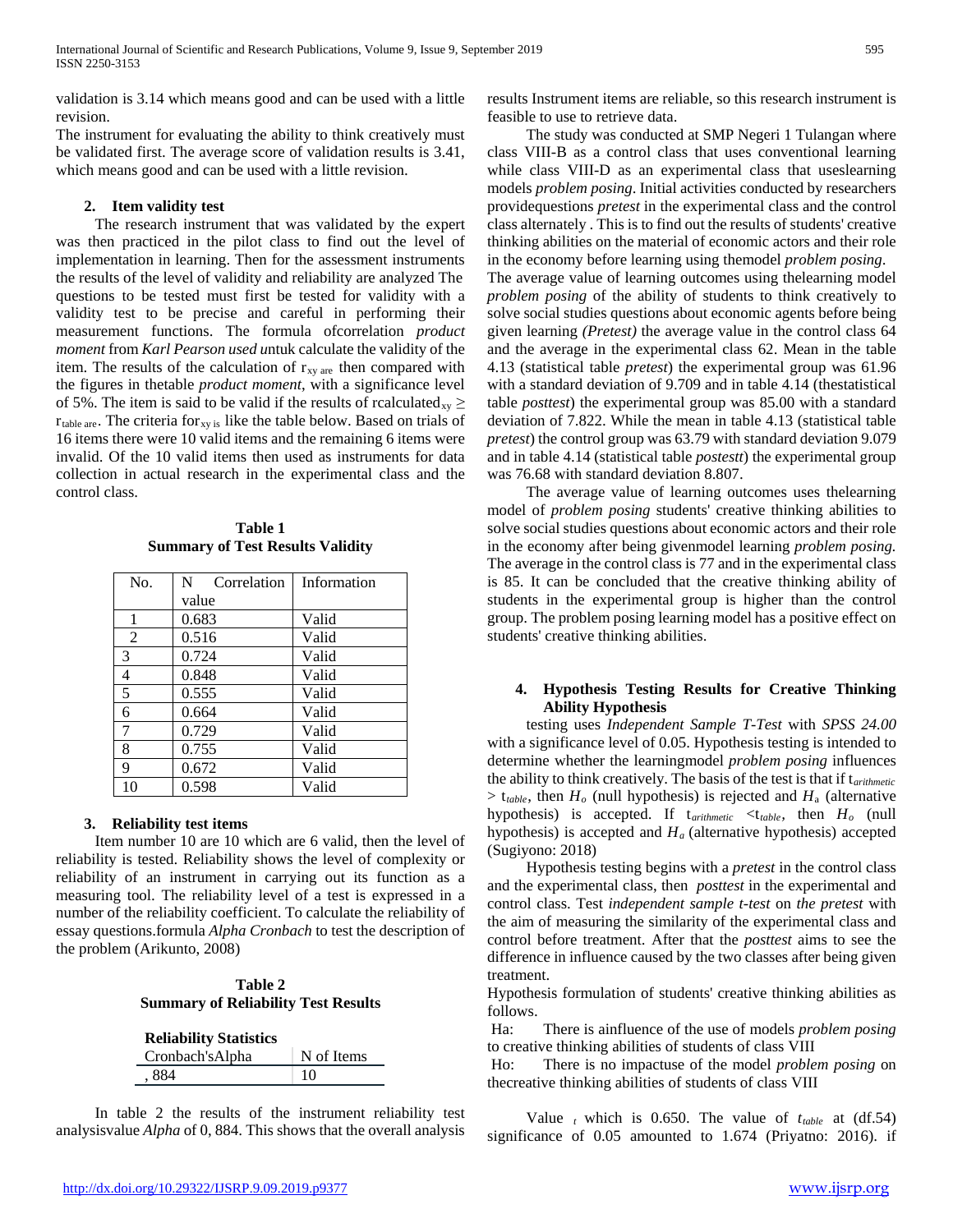compared then *tarithmetic <ttable* with the results of *Sig. 2 tailed* amounted to  $0.518 > 0.05$  and it can be said that  $H_{o}$ <sub>is</sub> accepted which means there is no significant difference in students' creative thinking abilities when *pretested*.

Value *T*<sub>calculated</sub> which is 3,738. The value of  $t_{table}$  at (df.54) significance of 0.05 amounted to 1.674 (Priyatno: 2016). When compared,  $t_{count} > t_{table}$  with the results of *Sig. 2 tailed* 0.000 > 0.05 and it can be said that  $H_a$  accepted, which means there are significant differences in creative thinking abilities of learners at the time of the posttest.

 test results *Independent sample t-test pretest* creative thinking ability of students showed no difference in the ability to think creatively between the experimental class and the control class before being given treatment. While thetest results *independent sample t-test Posttest* students' creative thinking ability showed that there were differences in the ability to think creatively between the control class and the experimental class after being given treatment. Based on the above analysis it can be concluded that thelearning model *problem posing* influences students' creative thinking abilities.

 The discussion will discuss the results of research for justification of the data found and theoretical studies. From the learning outcomes it can be seen that the two data groups tested were the group of students who were treated using thelearning model *problem posing* and the group of students who were treated with conventional learning models.

 Based on the normality test, the significance value obtained for the analysis of the normality of the ability of creative thinking *pretest* was 0.168 and *posttest* was 0.94 for the experimental class and then theresults were *pretest* 0.067 and the *posttest* was 0.125 for the control class. Both test groups have significance values above 0.05, so it can be concluded that the data of creative thinking ability in each group is normally distributed.

 Based on the homogeneity test for the homogeneity test, it is obtained avalue *pretest* of 0.398 homogeneity *(posttest)* of 0.553 because the significance number is greater than 0.05, it can be concluded that the sample variance is homogeneous.

 The average value of students' creative thinking skills in the *pretest* in the control class was 64 and in the experimental class was 62 then by looking at the results of the *independent sample t test* then obtained  $t_{\text{count}} = 0.650 \lt t_{\text{table}} = 1.674$ . Results of *sig.* 2 *tailed*  $0.518 > \alpha$  (0.05) then HHa<sub>o was</sub> accepted and<sub>a</sub> rejected. This shows that there is no difference in students' creative thinking abilities in the control or experimental class.

 Then given treatment *(treatment)* in learning, carried out *posttest* which results of the analysis of the ability to think creatively *(posttest)* seen that the value of the creative thinking ability of students in the control class 77 and experimental class is 85 then by seeing the results of thetest *Independent Sample t test* and obtained  $t_{count} = 3.738 < t_{table} = 1.674$ . Results of sig. 2 tailed  $0,000>0.05$  then  $H_{\text{o}}$  is rejected and  $Ha_{\text{ais}}$  accepted. This shows that there are differences in students' creative thinking abilities in the control class and the experimental class.

 Learning in this study refers to theme 3 with the material economic actors and their role in the economy. To facilitate students in learning according to the material to be discussed, this activity begins by dividing the class into several study groups. Hiterogen group formation. The formation of groups in learning activities is intended to train students' creative thinking skills, so

that students can solve the problems given in the form of a group's creative thinking ability test. This is in line with the theory mentioned by Vygotsky (in [https://rirymardiyan04.wordpress.com/201304/27/86/\)](https://rirymardiyan04.wordpress.com/201304/27/86/) who calls it ZPD, a proximal development zone where a child can do something without the help of an adult and whether a person children can do things with the direction of adults or collaboration with peers. Students with group friends discuss to solve the problems given in the form of tests of creative thinking skills. With discussions conducted by students, it is expected that students can be open with divergent thinking, so that when solving individual TBK, students have been previously trained to solve a problem they face. Researchers provide opportunities for each group to present the results of their group work in front of their friends.

#### IV. CONCLUSION

.

 From the research that has been done, it is concluded that thelearning model *problem posing* has an influence on students' creative thinking abilities. This is evident from the analysis of the t-count 3,738 with a significance of 0.05 of 1.674 and df 54. So it was concluded that students have high creative thinking abilities in learning activities usinglearning models *problem posing.*

- There are several suggestions that need to be conveyed, namely:
	- 1. For teachers, it is recommended to use thelearning model *problem posing* as one of the other ways in learning activities, because it can improve students' creative thinking abilities. This allows students to learn active learning to solve a problem
	- 2. This research only examines the effect of thelearning model *problem posing* on students' creative thinking abilities, for researchers who want to examine with the same variables, it is recommended to use different materials.

#### **REFERENCES**

- [1] Anderson, Lorin W. and Krathwoh, David R (2014). *Learning, Teaching and Assessment*. Yogyakarta.Student Library
- [2] Arikunto, Sumarsimi (2010). *Research Procedure: A Practical Approach*. Jakarta: Rineka Cipta
- [3] Asyar, Rayandra. (2012). *Creative developing Learning Media*. Jakarta: References
- [4] Aqib et al (2009). *Classroom Action Research For Teachers*. Bandung. Yrama Widya
- [5] Barret, T and Cashman, D. (2010).*Practitioners Guide and Inquiry and Problem Based Learning*. Dublin. UCD Teaching and Learning
- [6] Beetleston, Florence. (2013). Creative Learning (Learning Strategies to Meles Student Creativity). Bandung: Nusa Media
- [7] Cresswell, John W (2014). Qualitative Research Design, Mixed Methods Approaches Fourth Edition. Los Angeles: SAGE Publication
- [8] Dahar, RW2011. *Learning and Learning*Theories. Jakarta; Erlanggga
- [9] Fathoni, Mukhamad. (2013). *Homogeneity Variance Test*. Retrieved from http://www.slideshare.net/mukhamadfathoni1/9-uji-homogenity-varians
- [10] Hanafiah, Nanang & Suhana, C.2010. *Learning Strategy Concepts*. Bandung: Refika Aditama
- [11] Indarti, Titik.2008. *Classroom Action Research (CAR) and Scientific Writing*. Surabaya; FBS Unesa Publisher Institute